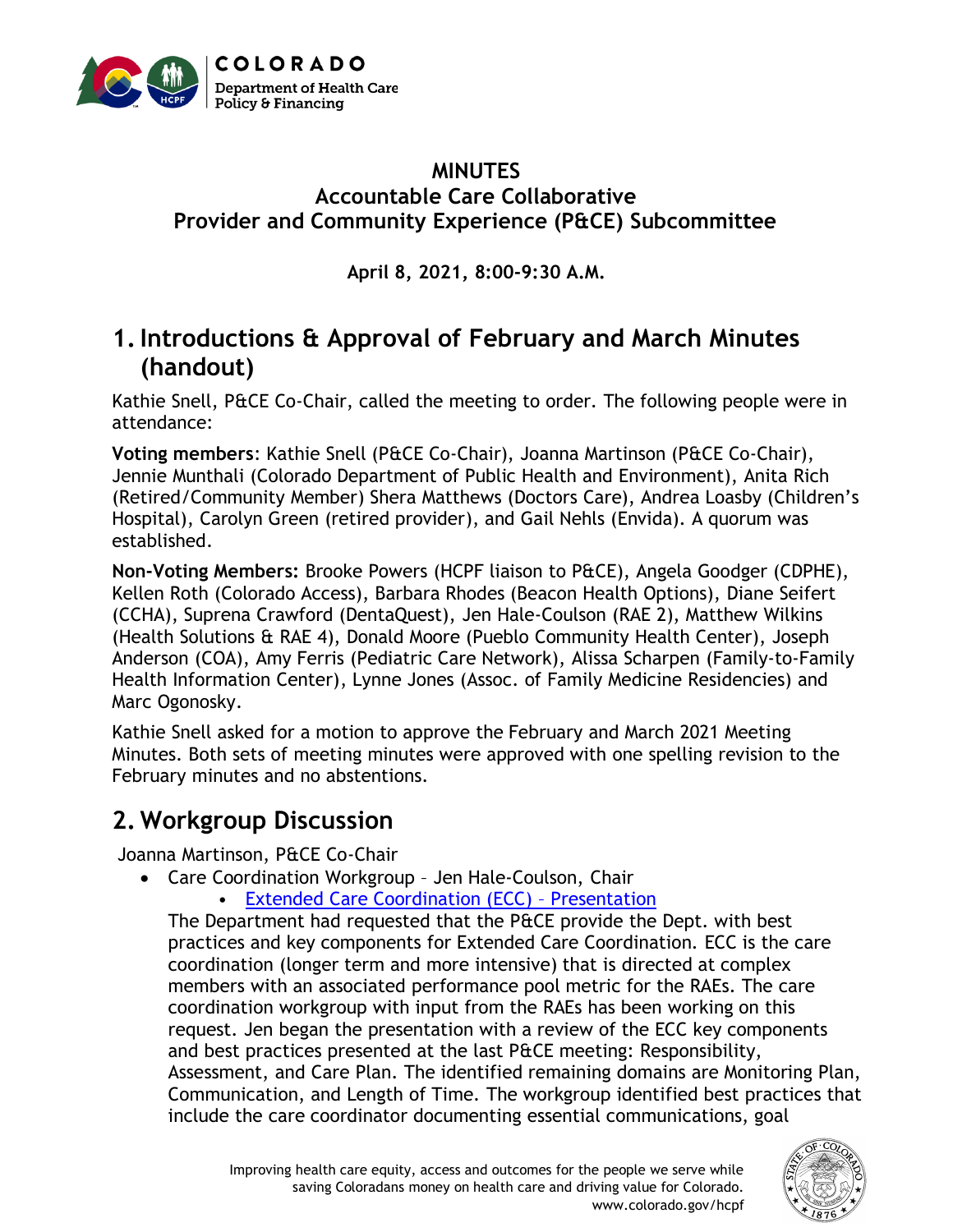progress, and updates. The RAE care coordinator should provide ongoing assessment/reassessment for linkages to support overall health including, resources outside the health care system (e.g., SNAP, social services, housing, education resources). Additionally, bi-directional communication (i.e., face-toface, telephone, text) should be used primarily to converse with Members as a preferred method. Care Coordinator should ensure that care is coordinated for the Member within a practice, as well as between the practice and other Health Neighborhood providers and Community organizations, and is communicating regularly with the Member's care team, including when a member is transitioning out of RAE care coordination. The frequency of monitoring plan & contact entirely depends on care plan goals. The length of time members remains in extended care coordination is until member driven care plan goals are met.

Discussion involved: intersection with LTSS; connecting members to dental care; identifying emergency department high utilizers; measurement of quality of care coordination; what can we model and learn from private insurance; and how the RAEs are defining emergent risk populations (algorithms).

Once finalized, the care coordination workgroup will ask the PC&E for review/approval with the plan for it to go HCPF immediately and to the PIAC in September.

## **3. P&CE Follow-up Items & Housekeeping**

Kathie Snell, P&CE Co-Chair

- Kathie announced that Mark Ogonosky has been appointed to fill the open voting member seat for a Medicaid member (or their family member).
- Member Care Coordination Transition Regional Accountable Entity (RAE) to RAE Recommendation Update – Brooke Powers

Brooke provided an update on the launch by the RAEs of the [Member Care Coordination](https://hcpf.colorado.gov/sites/hcpf/files/Provider%20and%20Community%20Experience%20PIAC%20Subcommittee%20Member%20Transition%20of%20Care%20Coordination%20%28RAE%20to%20RAE%29%20Form%20April%202021.pdf)  [Transition form](https://hcpf.colorado.gov/sites/hcpf/files/Provider%20and%20Community%20Experience%20PIAC%20Subcommittee%20Member%20Transition%20of%20Care%20Coordination%20%28RAE%20to%20RAE%29%20Form%20April%202021.pdf) from the recommendation from P&CE that was approved by PIAC last October. The ability to identify members who are transitioning is currently not possible via HCPF's current data capabilities but is being considered for the future.

## **4. [State Accountable Care Collaborative \(ACC\) Program](https://www.colorado.gov/pacific/hcpf/accountable-care-collaborative-program-improvement-advisory-committee)  [Improvement Advisory Committee](https://www.colorado.gov/pacific/hcpf/accountable-care-collaborative-program-improvement-advisory-committee) (PIAC) Update**

Dede de Percin and Joanna Martinson, State ACC PIAC members

Dede reported that the last PIAC meeting was the last of a 3-part private retreat. They continued their planning work, identifying strategic focus areas and strategic framework, and discussed, reviewed and revised the charges of the three PIAC Subcommittee. The EDI was also discussed. Joanna reviewed the proposed revisions outlined in the P $\angle$ CE Charge (Purpose) and Objectives [presentation.](https://hcpf.colorado.gov/sites/hcpf/files/Provider%20and%20Community%20Experience%20PIAC%20Subcommittee%20PowerPoint%20April%202021.xlsx.pdf) Joanna stated there was more finetuning than major changes with a soft approval from PIAC in order to keep us moving. Proposed charge is (based on PIAC Strategic Focus areas & guidance from PIAC): To assess the experience of PCMPs, the Health Neighborhood and Community within the ACC by identifying, prioritizing, and investigating key challenges and potential solutions concerning the Population Management framework. Two proposed objective areas are for the next year: 1) Explore models, components and best practices for care coordination and chronic disease management within the population management framework in